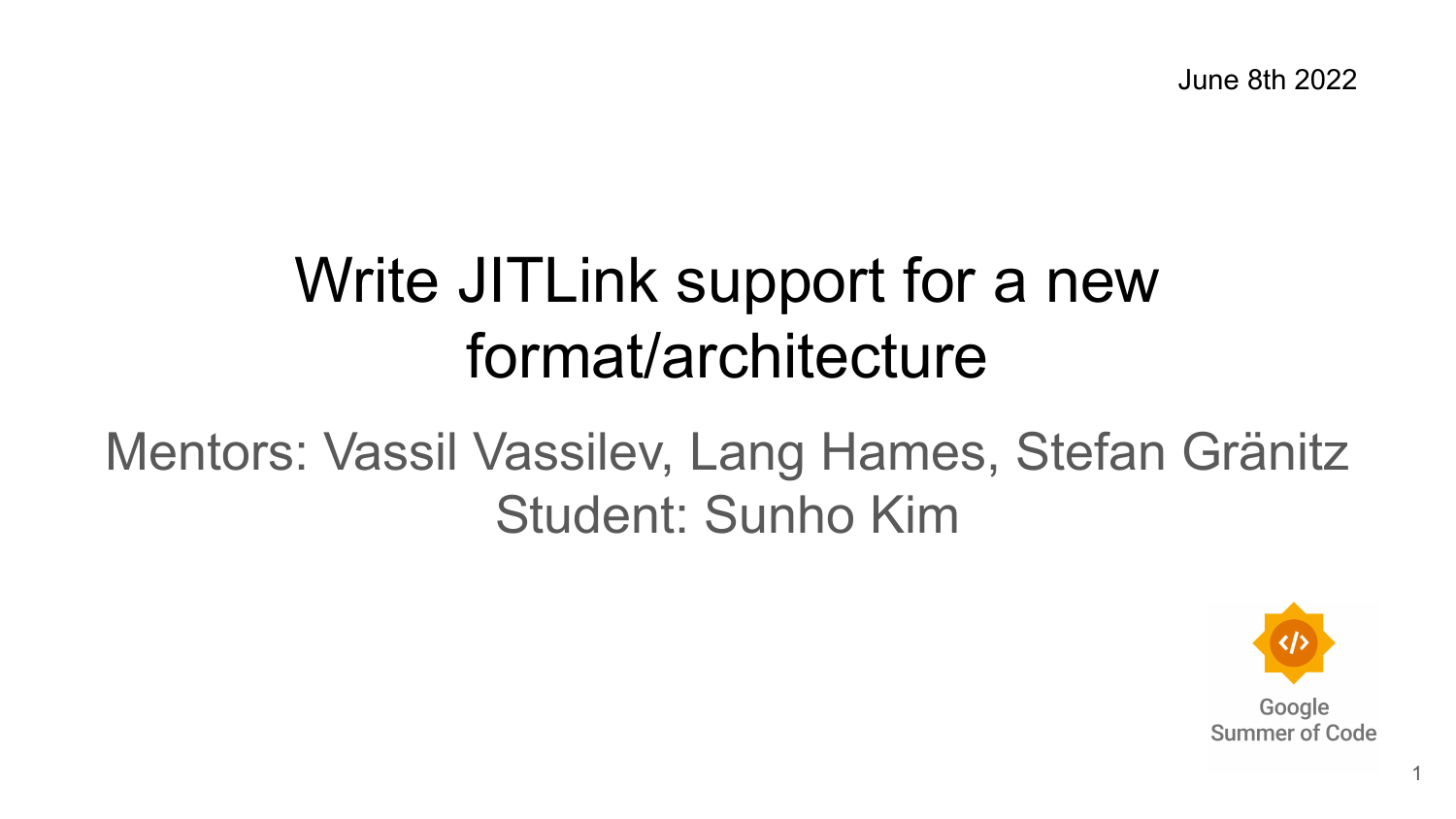## Just in time linker

- Do the same job of LLD but just in time
	- Receives object file (".o file") and link in memory to an executable form
- Benefit of using object file format
	- Can use the same compilation pipeline with AOT llvm world
	- Not a lot of overhead; no need to store to file system
- Not a new concept introduced by JITLink
	- Already implemented in RuntimeDyLD which is used in various third parties notably Cling, Julia, Swift, postgresql, mono, and more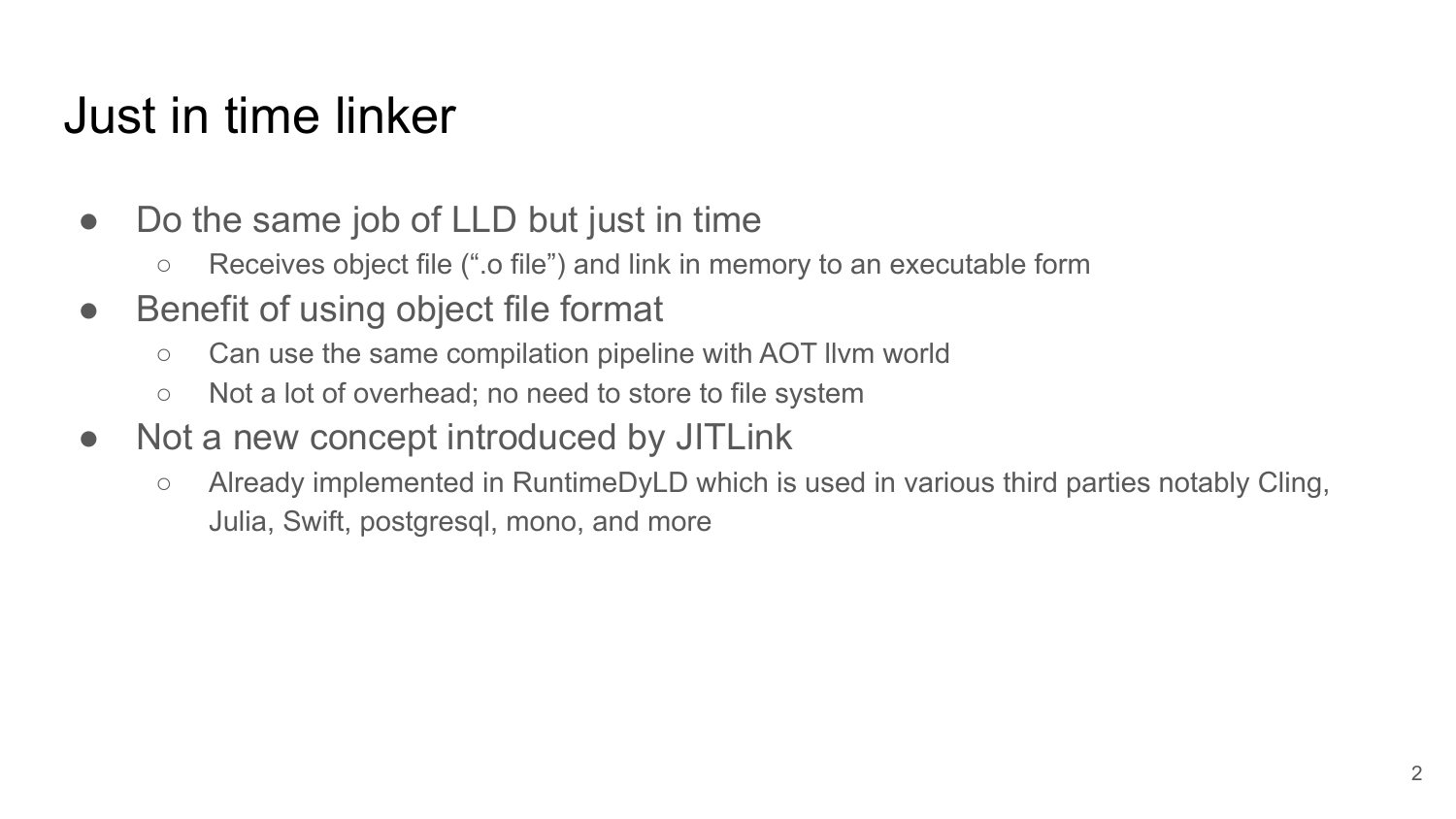#### Issues of Old JIT Linker

- RuntimeDyLD
- First committed in 2011
- Many features not working correctly: hard to make asynchronous, weak and hidden symbols, static initializer, thread locals, small code model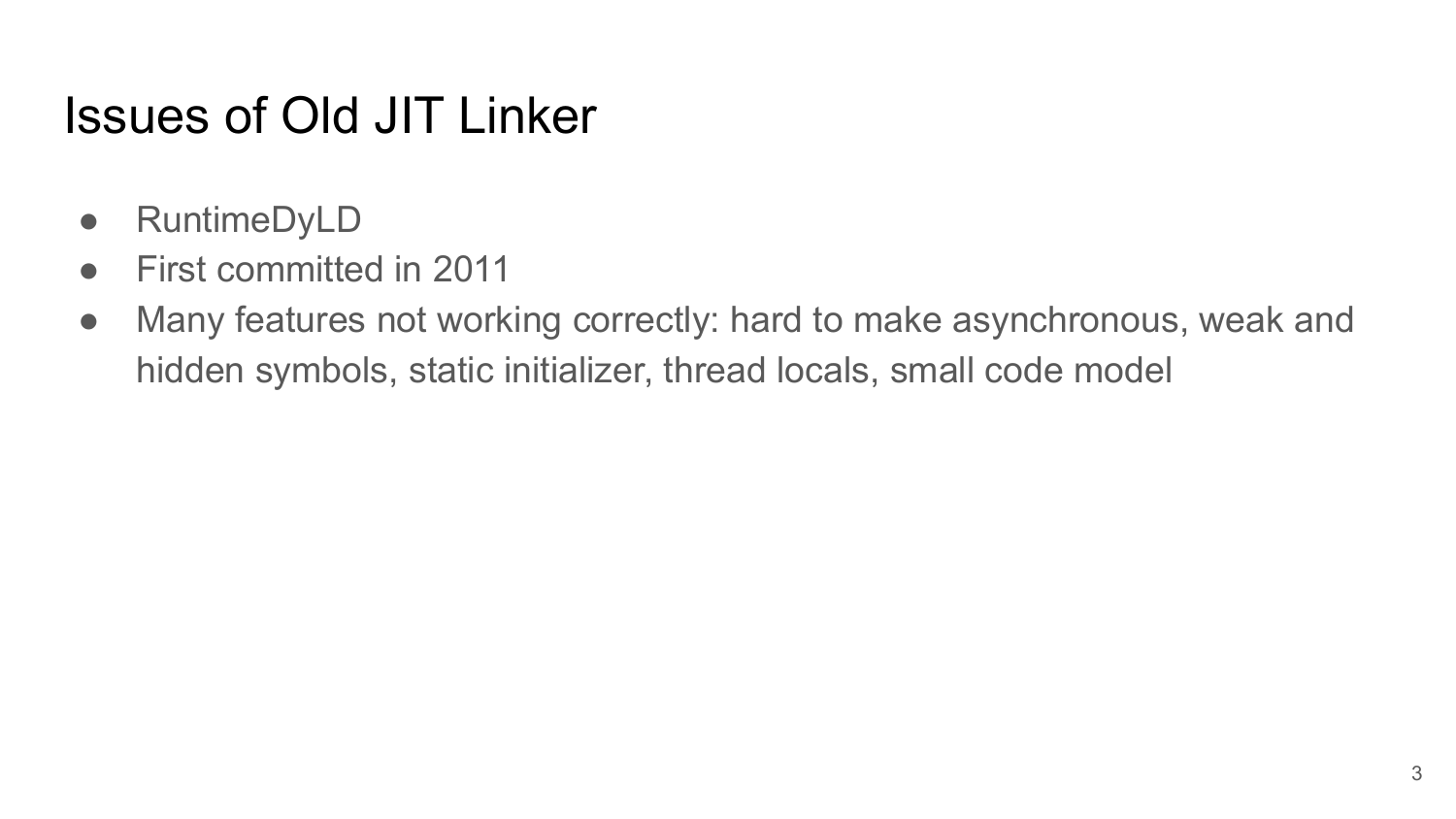#### Issues of Old JIT Linker

- Some horrors
	- [https://github.com/llvm/llvm-project/blob/main/llvm/lib/ExecutionEngine/RuntimeDyld/RuntimeD](https://github.com/llvm/llvm-project/blob/main/llvm/lib/ExecutionEngine/RuntimeDyld/RuntimeDyldELF.cpp#L1217) [yldELF.cpp#L1217](https://github.com/llvm/llvm-project/blob/main/llvm/lib/ExecutionEngine/RuntimeDyld/RuntimeDyldELF.cpp#L1217) (RuntimeDyldELF::processRelocationRef)

○

No test case: Unfortunately RuntimeDyldELF's GOT building mechanism (which uses a separate section for GOT entries) isn't compatible with RuntimeDyldChecker. The correct fix for this is to fix RuntimeDyldELF's GOT support (it's fundamentally broken at the moment: separate sections aren't guaranteed to be in range of a GOT entry load), but that's a non-trivial job.

llvm-svn: 279182

 $\mathbb{P}^{\circ}$  main **V** Ilvmorg-15-init ... 2020.06-alpha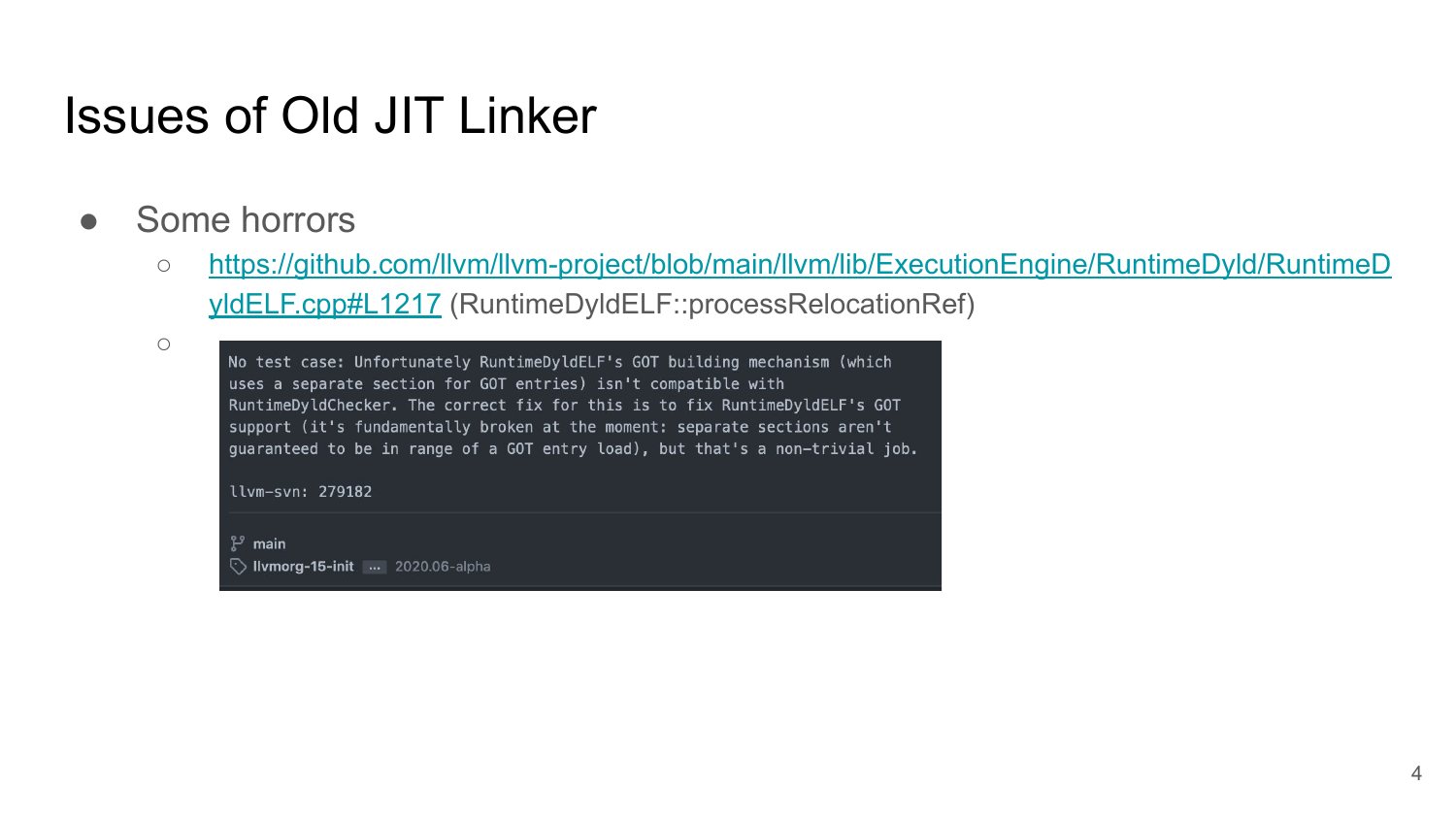#### Issues of Old JIT Linker

- Complaints written by Lang Hames who maintained RuntimeDyLd for several years
	- The error checking was spotty at best. RuntimeDyld would often fail silently, leading to difficult to debug crashes in JIT'd code.
	- The backends weren't properly separated. Relocation was basically a giant nest of switch statements. Lang separated it out into COFF, ELF, and MachO backends, but never managed to break the ELF backend up into per-arch backends.
	- Relocation coverage was very limited, and didn't handle the default code and relocation models. This means that you could only link code that was deliberately compiled in "MCJIT-friendly" mode.
	- The internal data structures were too simple to handle things like dead-stripping, or proper GOT and PLT handling.
	- Native TLV wasn't supported -- this needs runtime support, and Lang and maintainers didn't have good ideas about how to manage RuntimeDyld <--> runtime interactions.
	- The system was a black-box (with the exception of specific events reported via the JITEventListener API).
	- On debugging the RuntimeDyld asserts -- they basically needed to print the llvm ir and dump the object file and then compute offsets by hand.
	- More….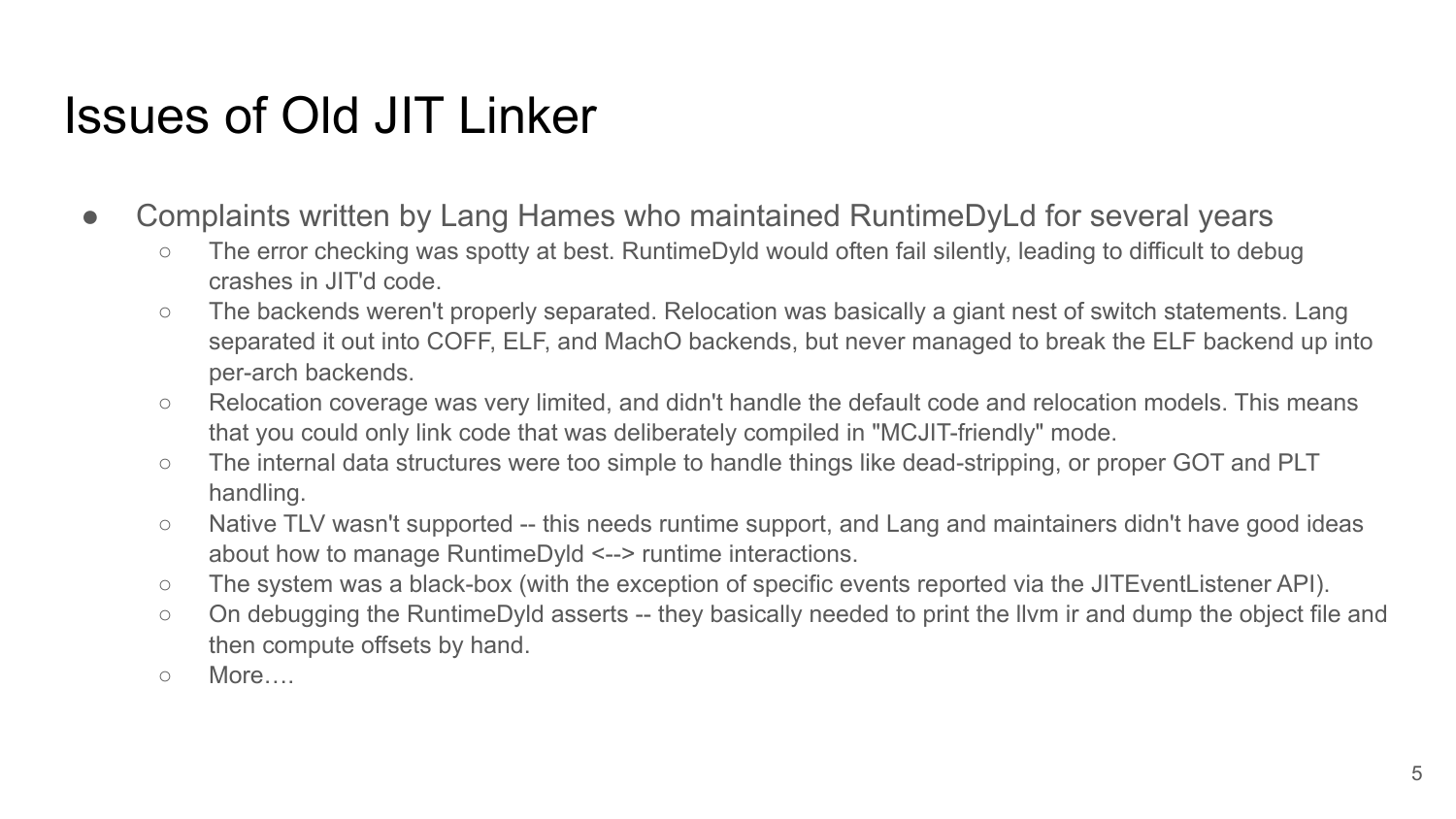# JITLink

- A new just in time linker in LLVM
- Development started in 2019 by Lang Hames
- Work-in-progress replacement for RuntimeDyLD, old JIT linker
- LinkGraph abstraction made from the lessons learned in RuntimeDyLD
- Asynchronous by design
- All features supported: thread locals, runtime, static initializer, small code model, weak and hidden symbols, etc…
- Small code model is one of major immediate gains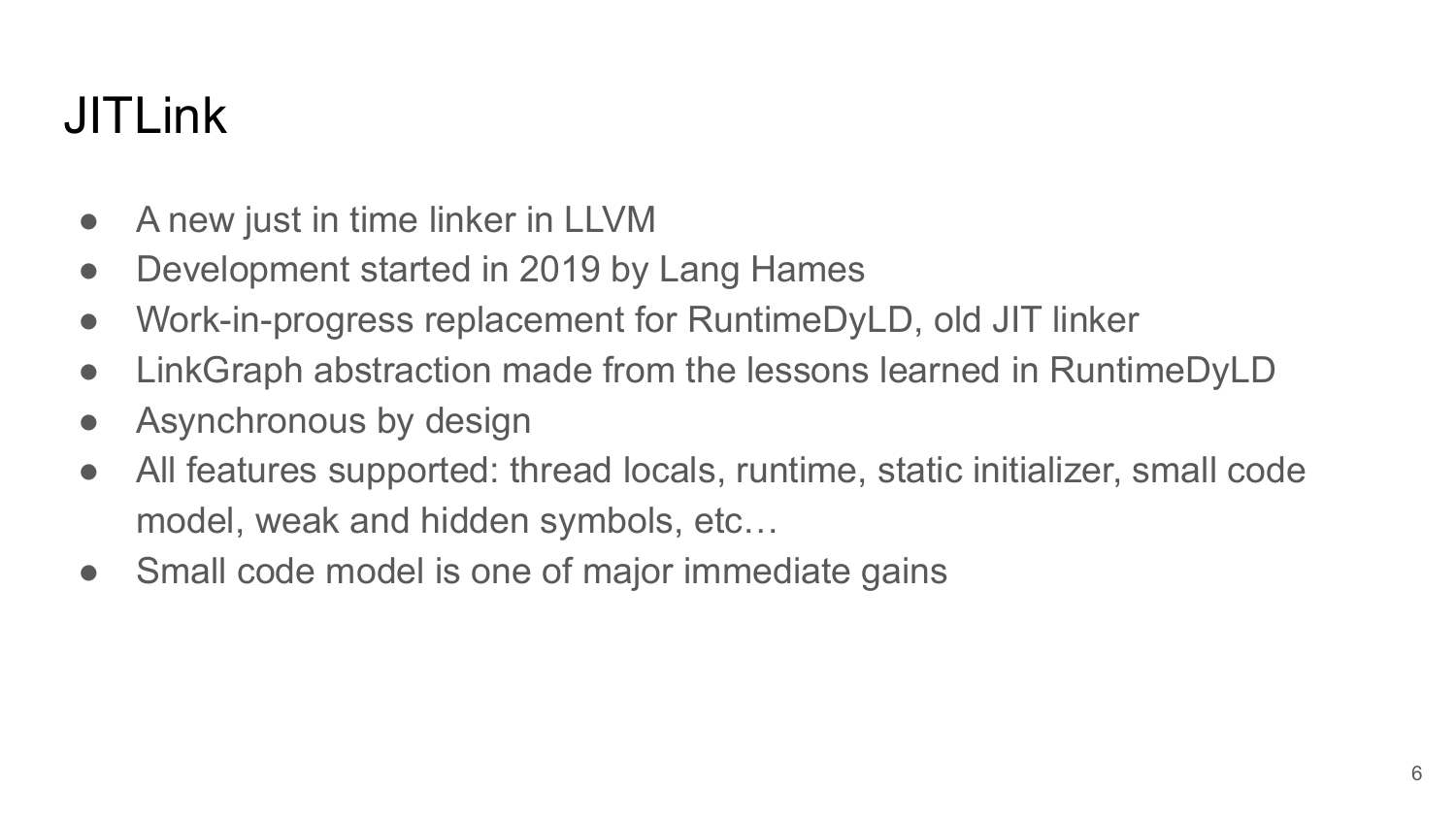## Small code model

- <https://github.com/JuliaLang/julia/issues/42295>
- As they added support for m1 mac, they experienced random hangs and seg faults because large code model is not native in macho/arm64.
	- Macho object format used in darwin just don't have relocation type to support large code model easily
- They switched to JITLink, and used small code model. Seg faults disappeard!
- It's not unique to darwin, even on aarch64 linux, unknown errors observed across multiple users (cling, mono, swift notably) when using large code model.
- Main reason: small code model is the native, default, performant choice
- Clasp (JIT common lisp) noticed 10x to 78x slowdown in exception handling in large code model.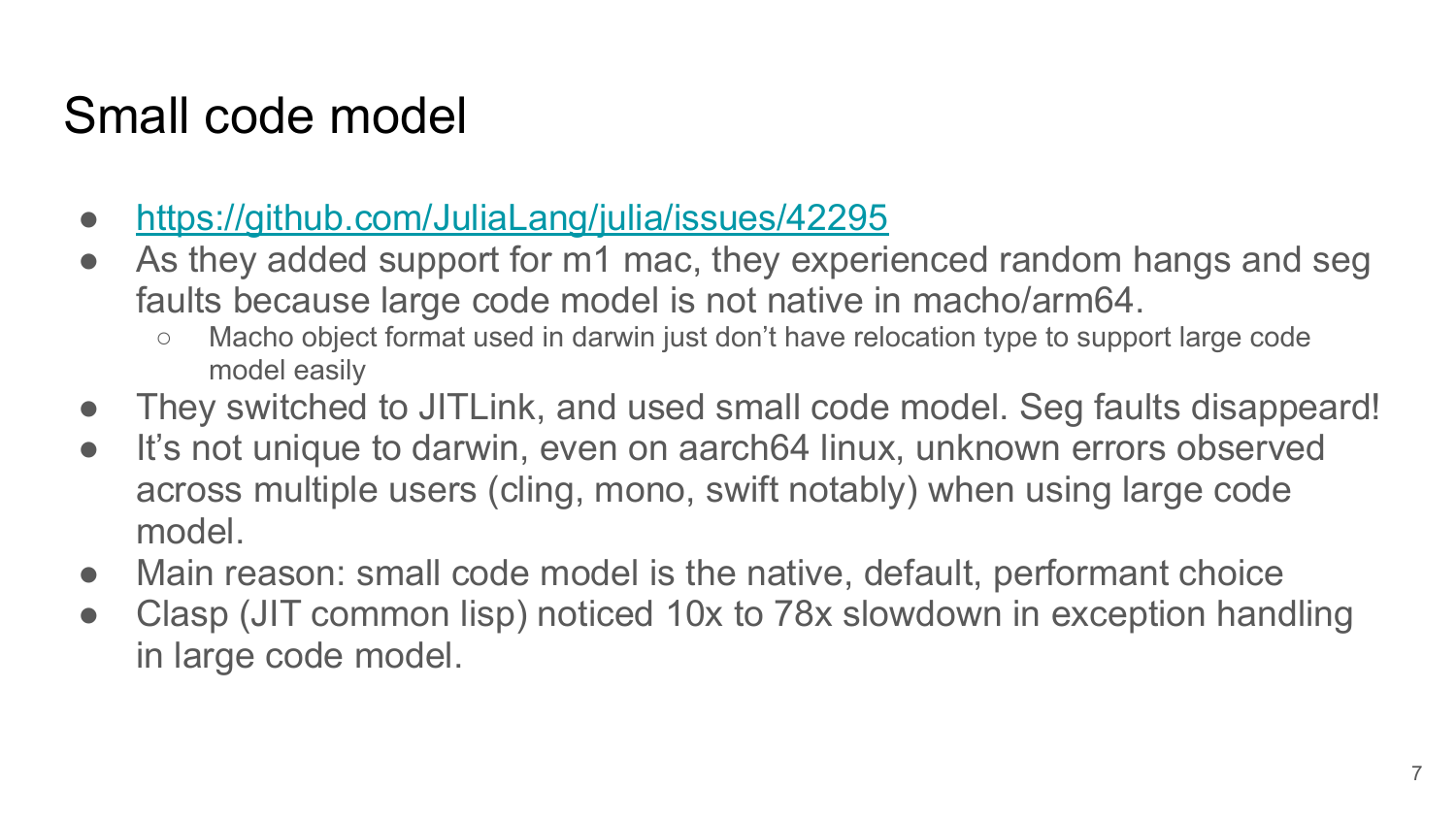# LinkGraph

- Addressable "nodes" (which represents the memory block) has relocations "edges" to symbols
- $\bullet$  Local symbol = addressable block + offset
- Several link passes that process the graph step by step
	- Steps are all asynchronous by default
- Somewhat similar to atom graph abstraction of Ild

[\(https://releases.llvm.org/11.1.0/tools/lld/docs/design.html](https://releases.llvm.org/11.1.0/tools/lld/docs/design.html))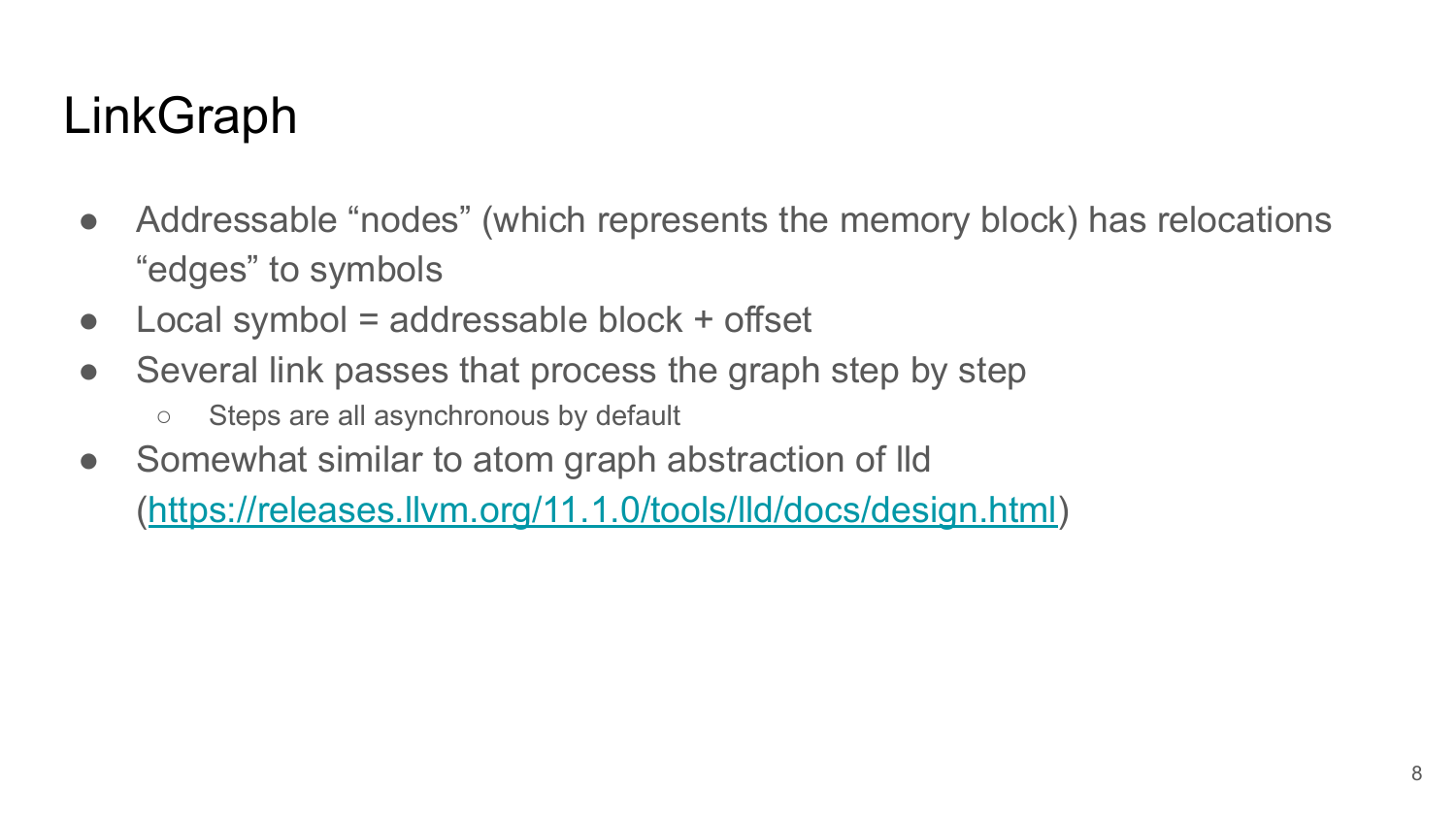## Benefits of LinkGraph

- Code can be shared across backends
	- Generic EH frame handling pass is used in ELF/X86 (x86 \*nix), MachO/X86 (intel mac), and MachO/ARM64 (m1 mac) with no specialization
- One can edit the graph within each pass
	- Add new relocation edges freely actually made possible some pass to be shared across backend
	- Allocate and emit code blocks freely step by step base for supporting small code model robustly
- Many optimization opportunities
	- Devirtualization, dead symbol stripping, got indirection optimization
- Personally, it's been just pleasant to work with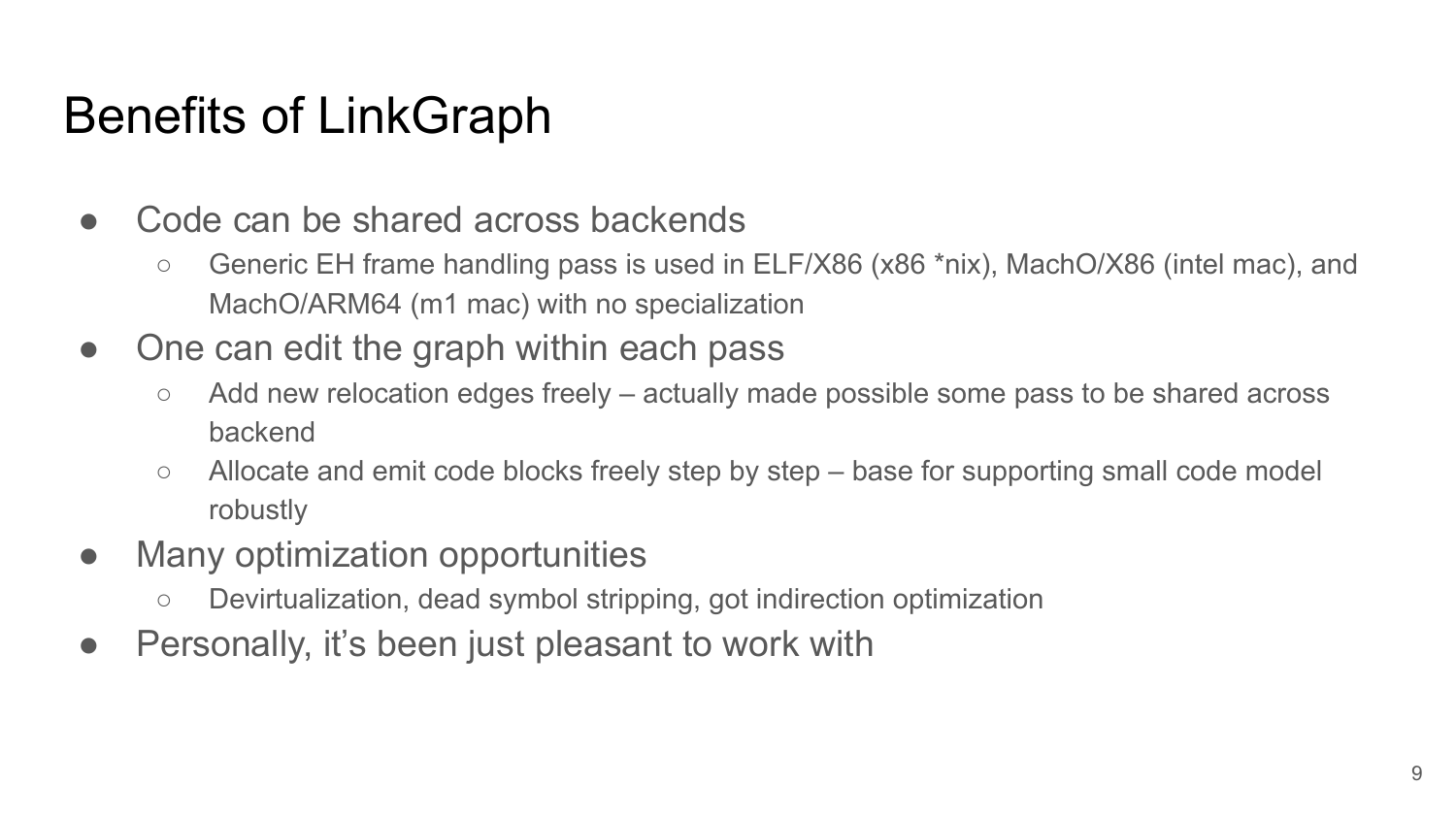## But, not all architectures and platforms supported…

• Main reason why it still hasn't replaced RuntimeDyLD even if it's pretty stable on supported targets.

|              | Linux (ELF) | Mac (MachO) | Windows (COFF) |
|--------------|-------------|-------------|----------------|
| ARM64        | Χ           |             | X              |
| X86          | O           |             | X              |
| PPC64        | Χ           | Χ           | Χ              |
| <b>RISCV</b> | O           | Χ           | Χ              |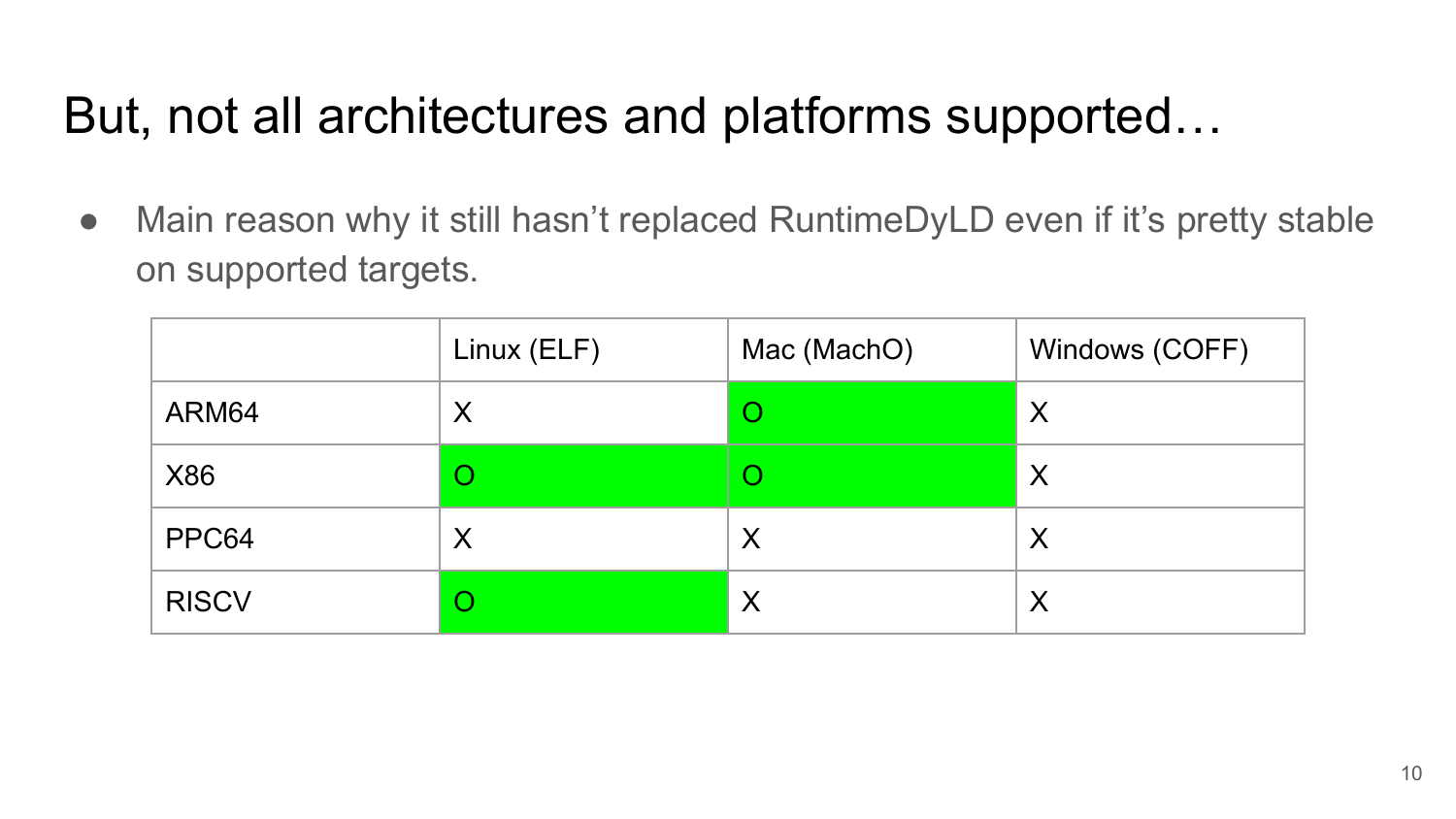# My project

- 1. Write ELF/AARCH64 backend for JITLink to support arm64 linux.
	- a. Various related issues in real world projects:
	- b. <https://github.com/cms-sw/cmssw/issues/31123>
	- c. <https://github.com/JuliaLang/julia/issues/42295>
	- d. <https://github.com/dotnet/runtime/issues/46881>
	- e. <https://github.com/apple/swift/issues/57535>
- 2. Write COFF backend for JITLink to support windows.
	- a. There is no code written to support windows in JITLink currently
	- b. COFF support in RuntimeDyLD was not ideal either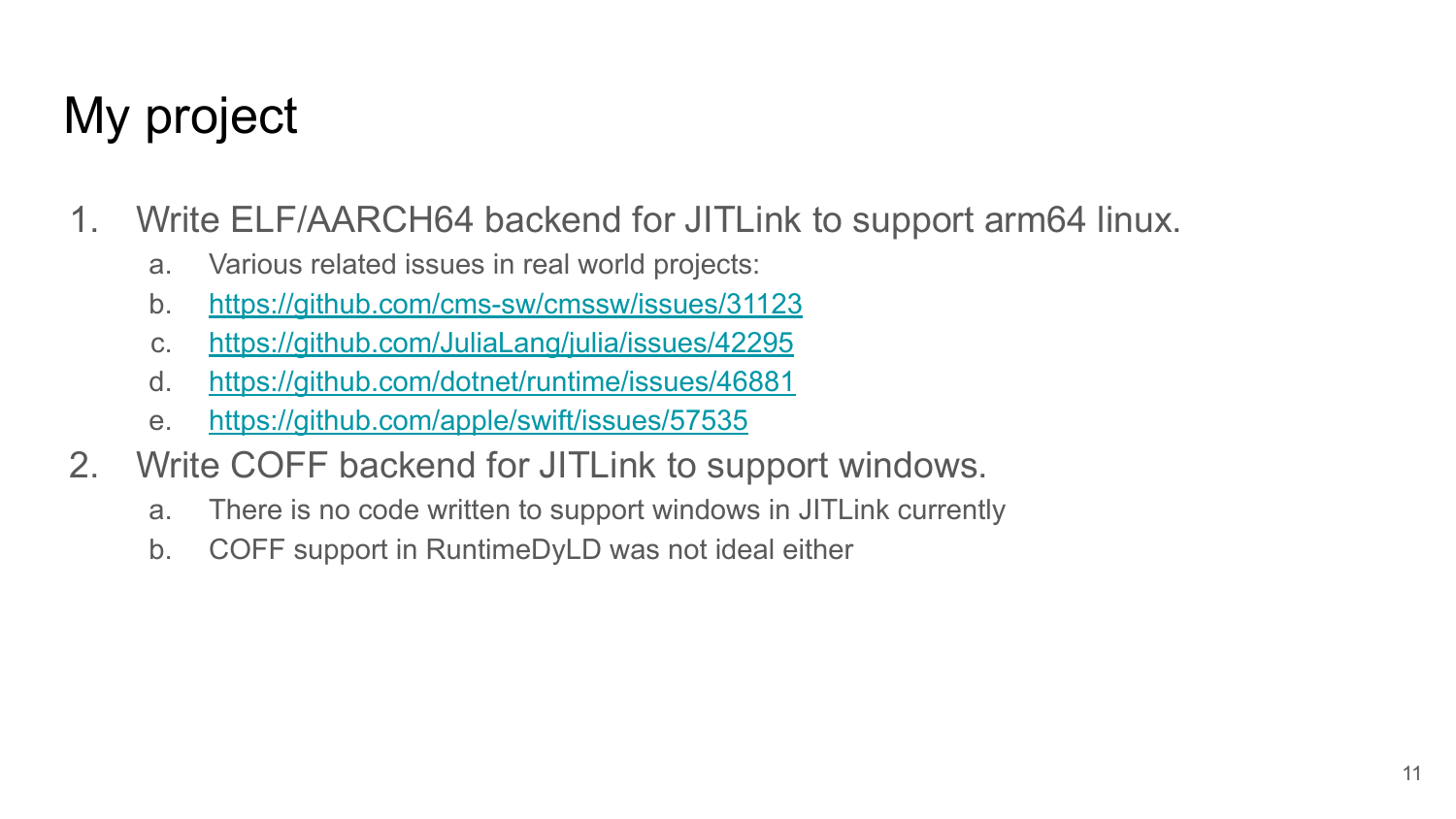# Current progress

- Got most of the major features working in aarch64 linux and submitted patches over the last two weeks
- Can run complicated c++ object files with exceptions, externs, vtables, and static variables.
- Could reuse huge portion of code thanks to clear architecture of JITLink
- **Completed:** Typical branch/ldst/data relocations, Global offset table, Procedural linkage table, Eh frame handling, Static initializers
- **Incompleted:** Thread locals, Battle test on real softwares
- Likely dig into COFF backend that is required for windows after finishing aarch64